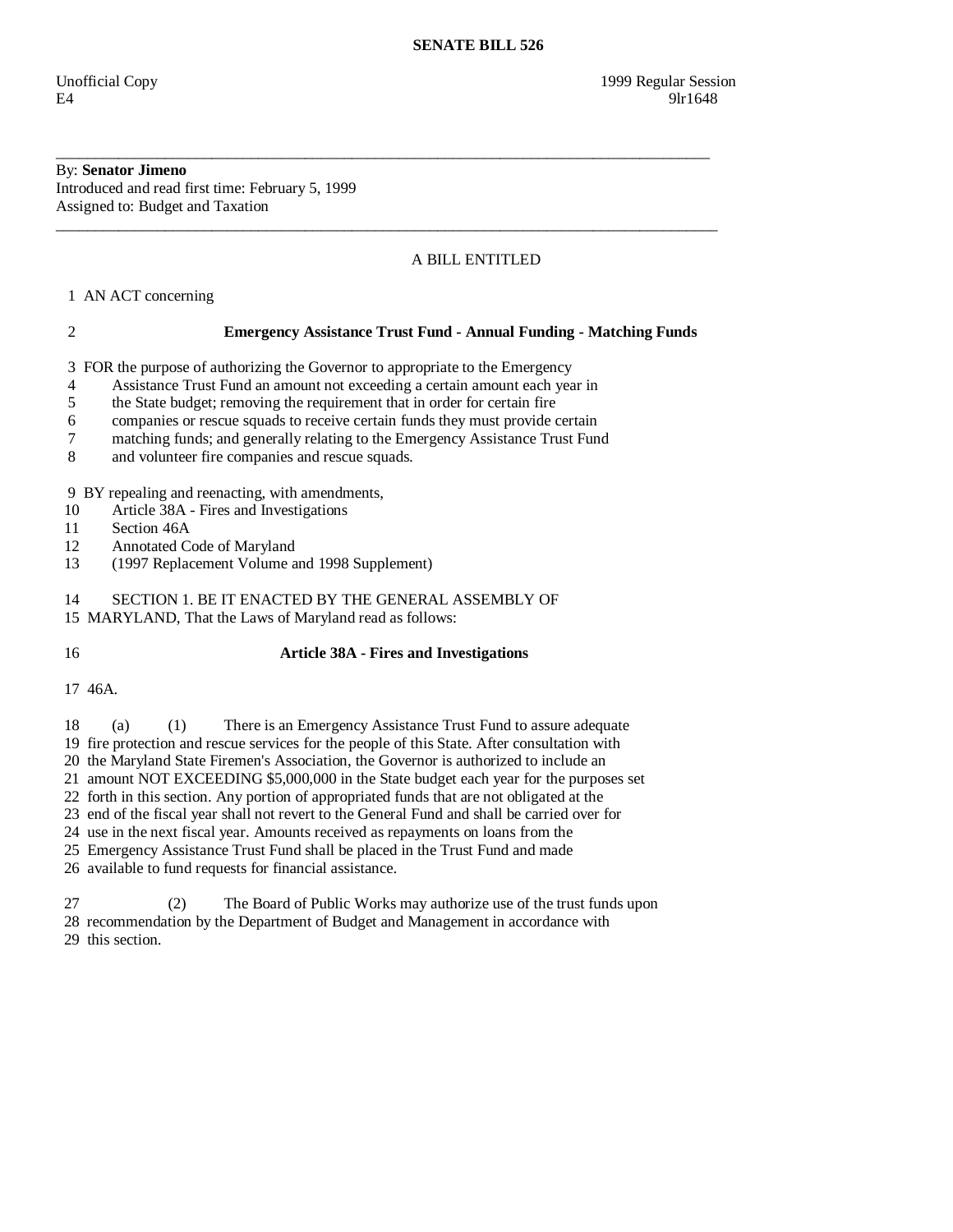### **2 SENATE BILL 526**

 1 (3) (i) A volunteer fire company or rescue squad shall submit all 2 requests for financial assistance under this section to the Maryland State Firemen's 3 Association for approval by a board of review in accordance with the Association's 4 bylaws.

 5 (ii) All requests for financial assistance shall include financial 6 statements for the 2 fiscal years immediately prior to the fiscal year in which the 7 application is made. Each request shall also include the audit of the financial 8 statements if an audit was conducted. The volunteer company shall certify that it has 9 applied for financial assistance from its local government or governments and been 10 denied, either in part or in full, funding for its request.

 11 (iii) If the Maryland State Firemen's Association disapproves a 12 request or does not take action within 45 days of the request, then the volunteer fire 13 company or rescue squad requesting assistance may appeal to a panel comprised of 14 the president of the Maryland State Firemen's Association, the State Fire Marshal, 15 and the chairman of the Fire and Rescue Education and Training Commission. The 16 decision of the appeals panel shall be final and not subject to further review.

 17 (4) Upon approval of a request for the use of trust funds, the Maryland 18 State Firemen's Association or the appeals panel, as the case may be, shall transmit 19 its recommendation to the Department of Budget and Management along with the 20 request for financial assistance and any other supporting information required by the 21 Department.

 22 (5) The Department of Budget and Management shall forward each 23 request for financial assistance to the Department of Legislative Services for review. 24 The Department of Legislative Services, upon review of the financial statements, may 25 advise the Department of Budget and Management if the request for financial 26 assistance appears justified.

 27 (6) The Department of Budget and Management, with the approval of 28 the Board of Public Works, shall adopt regulations in accordance with Title 10, 29 Subtitle 1 of the State Government Article necessary to administer the Emergency 30 Assistance Trust Fund program.

 31 (7) Upon warrant of the Comptroller, the State Treasurer shall disburse 32 trust funds to a volunteer fire company or rescue squad for the purposes of this 33 section as authorized by the Board of Public Works.

 34 (b) The Board of Public Works may award either a grant or a loan or a 35 combination of both from the Emergency Assistance Trust Fund after a favorable 36 recommendation from the Department of Budget and Management if:

 37 (1) An act of God or other unforeseen event has substantially impaired 38 the ability of a volunteer fire company or rescue squad to provide adequate and safe 39 service; or

 40 (2) The volunteer fire company or rescue squad is unable to maintain the 41 minimum level of performance for adequate and safe service established by standards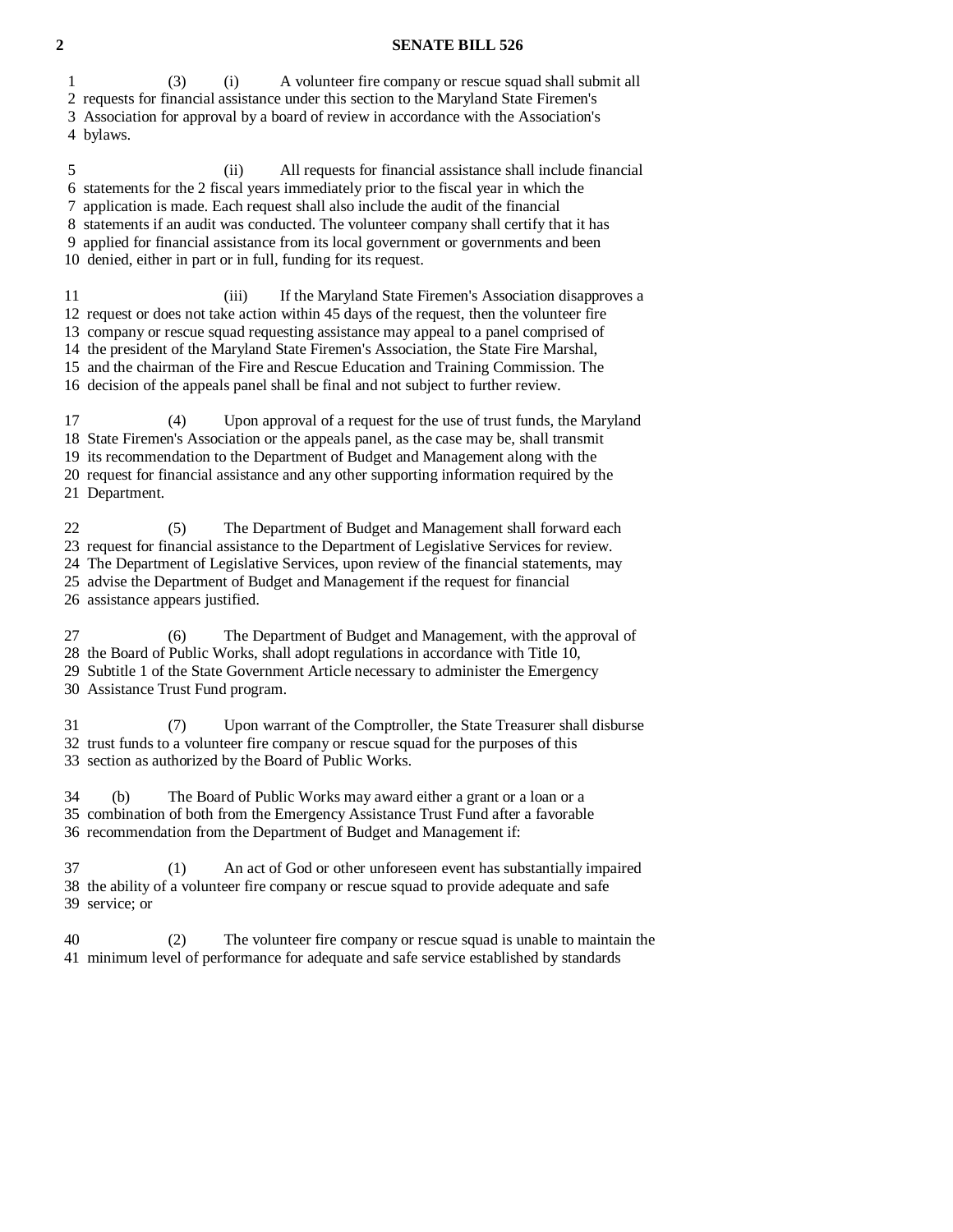### **3 SENATE BILL 526**

 1 of the Maryland State Firemen's Association because of a demonstrated lack of 2 financial resources; and

3 (3) The Department of Budget and Management and the volunteer fire

4 company or rescue squad receiving assistance have executed an agreement which

5 provides that trust funds will be used as represented in the request for approval to

6 the Board of Public Works and which grants to the State such security in the

 7 equipment or facilities acquired with trust funds and in the proceeds of that 8 equipment or those facilities as is determined by the Board to be appropriate and

9 adequate.

10 (c) A grant or loan awarded under this section shall be used only for:

 11 (1) Apparatus equipment, including elevated equipment, pumpers, 12 tankers, ladder trucks, ambulances, rescue vehicles, or other large equipment used

13 for fire fighting and emergency services;

14 (2) Communications equipment;

 15 (3) Protective equipment, including helmets, turnout coats and pants, 16 boots, eyeshields, gloves, and self-contained respiratory protection units;

 17 (4) Any other equipment necessary to carry out the ordinary functions of 18 supporting fire fighting and rescue activities; or

 19 (5) Facilities used to house fire fighting equipment, ambulances, and 20 rescue vehicles.

21 (d) (1) A grant or loan awarded under this section may not:

22 (i) Be used to refinance any debt or other obligation of a volunteer 23 fire company or rescue squad incurred before July 1, 1982; or

 24 (ii) Be expended for replacement or repair of eligible items to the 25 extent that insurance proceeds are available for those purposes.

 26 [(2) A volunteer fire company or rescue squad receiving trust funds under 27 this section shall provide at least a 30 percent matching dollar amount for grants or

28 loans, as the case may be. If a volunteer fire company or rescue squad cannot

29 reasonably provide the required dollar match prior to disbursement of trust funds, the

30 Board of Public Works may waive that requirement or provide for repayment of the

31 matching dollar amount within a reasonable period of time not to exceed 18 months

32 from the date of purchase of the equipment or facilities.

 33 (3)] (2) Funds to provide the required matching dollar amount may 34 include contributions from local government. However, a local government may not 35 reduce the amount of money that the volunteer fire company or rescue squad would 36 otherwise be entitled to receive from the local government because of State financial

37 assistance provided under this section.